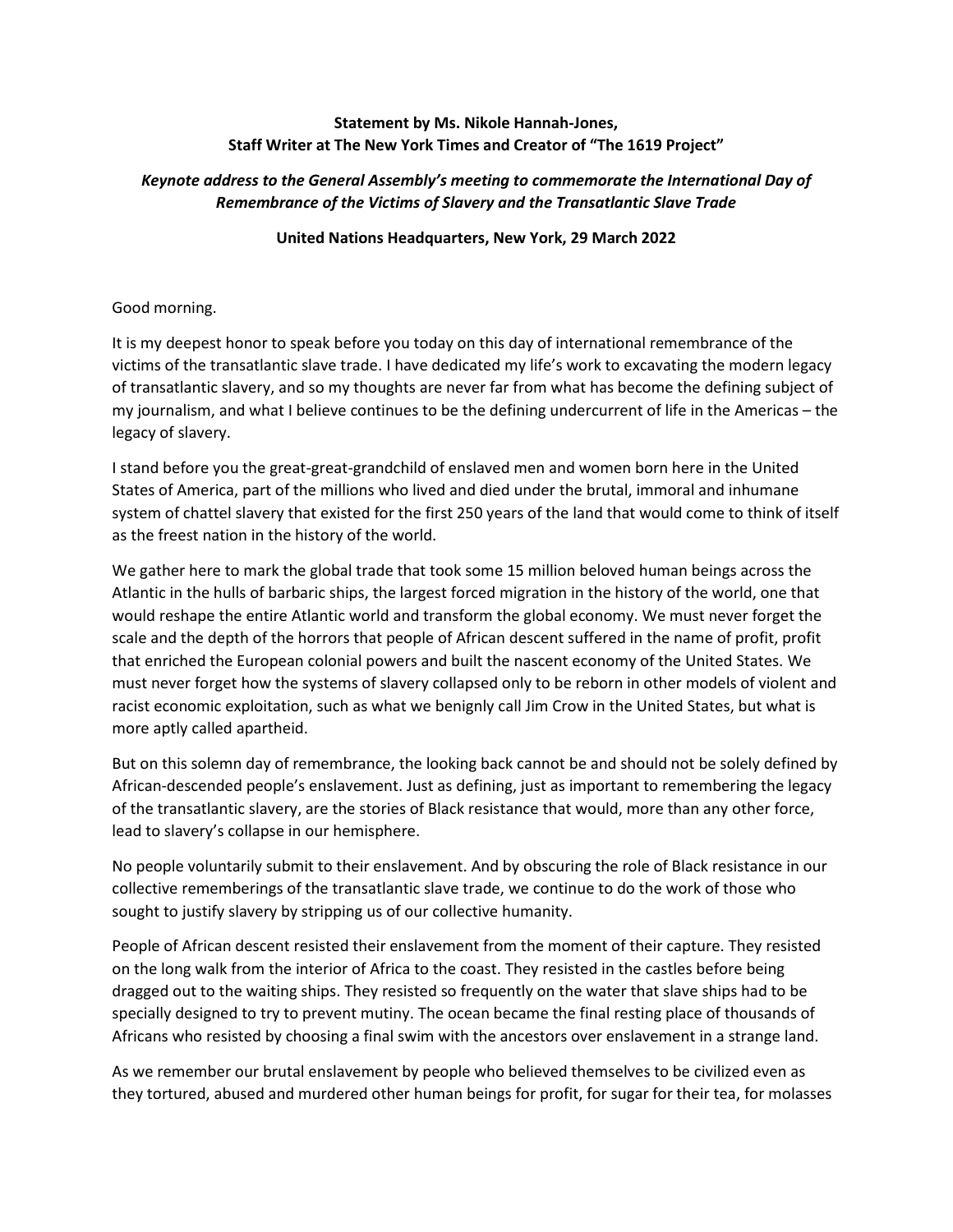for their rum, for cotton to wear, and for tobacco to smoke, we must remember most the fierce Black radical tradition of resistance that did not begin with anti-colonialism efforts on the continent or with civil rights movements in the United States and other places, but with, as the scholar Cedric Robinson argued, the Cimarrones of Mexico who ran away to Indigenous communities or formed their own fugitive communities known as palenques. We must remember Yanga, who led a community of fugitive Africans and fought the Spaniards so fiercely that they won their status as a free Black settlement.

We must remember Brazil's quilombolas, including Palmares, a fugitive Black community that would endure for 90 years in the Portuguese colony, that would import more Africans into slavery than anywhere else in the Atlantic world.

We must remember the Maroons of British and French Guiana, Cuba and the United States, and the "Bush Negros" of Suriname who fought against their oppressors for five decades as they were attempting to re-enslave them.

We must remember the revolts of enslaved people in Jamaica in 1690, New York City in 1712, Queen Nanny in 1720, the Stono Rebellion in 1739, and Tacky's Rebellion in 1760. We must remember the successful uprising of enslaved people – the most successful uprising of enslaved people – in the history of the world, the Haitian Revolution, where enslaved people rose up and defeated three mighty colonial empires, becoming the first nation in the Americas to abolish slavery and establishing the world's first free Black Republic, an audacity that the Western world has punished Haiti for ever since.

We must remember revolts in Barbados in 1816, the Baptist War in Jamaica in 1831 and Nat Turner's rebellion that same year in the United States, as Black people attempted to make manifest the words of Patrick Henry, the famed American revolutionary, who proclaimed "Give me liberty or give me death!" – even as he enslaved African human beings for profit. We must remember freedom fighters such as Harriet Tubman and Frederick Douglass and Gabriel Prosser.

We must remember that it was not merely the enlightenment ideas, some reckoning amongst white abolitionists, that brought the end to this system that had enriched colonial powers, but that abolition was propelled by constant revolt that forced colonial powers to realize that, as scholar Mary Reckford, wrote, it would remain "more expensive and dangerous to maintain the old system than to abolish it." Black people were actors in their own freedom.

Obscuring and marginalizing stories of Black resistance serves to justify the hypocrisy of colonial Europe and the United States by insinuating that, had slavery been so bad, surely African peoples would have fought harder against it. These are lies of omission that in the absence of truth warp our collective memory.

Resistance, therefore, must be central to any remembrances of the transatlantic slave trade, and must, therefore, be connected to the ongoing resistance movements in the fight for Black liberation across the globe.

I stand here before you today, a recipient of that tradition of resistance.

My father was born in a little shack in 1945 on a cotton plantation in Greenwood, Mississippi. He was born into a family of sharecroppers, the violently enforced system of labor exploitation that emerged at the end of slavery. He was born into a strictly apartheid state – one where Black people could not vote,